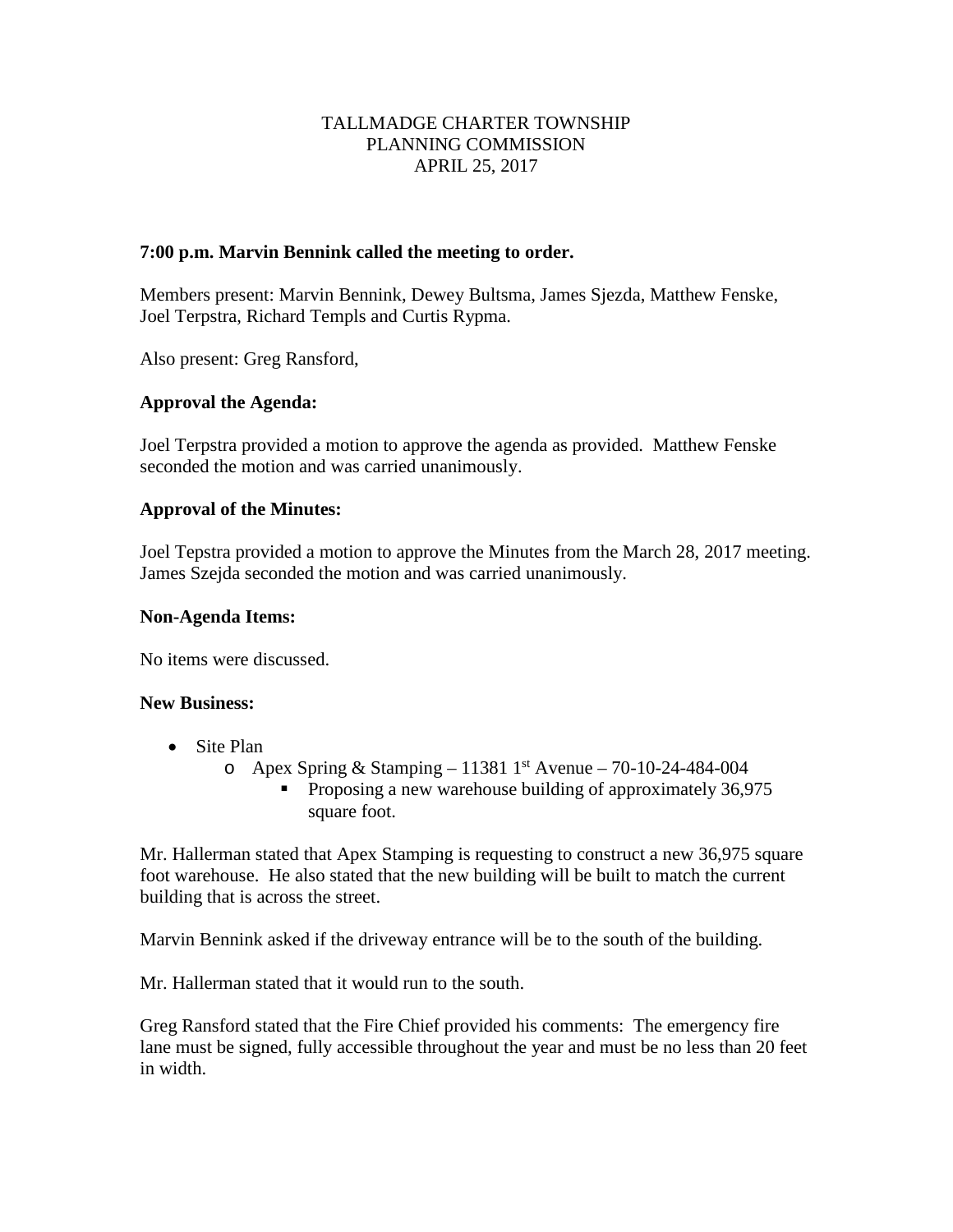Richard Temple suggested that the connection should not be made to the existing parking lot.

Greg Ransford stated that the fire department can only access three sides of the building.

Dennis stated that the new structure will have a sprinkling system in place.

Curtis Rypma asked what is the plan with connecting the parking lots.

Dennis stated that in the future it could be extended if needed.

Marvin Bennink asked if there will be a sidewalk agreement signed.

Greg Ransford stated that applicant will contribute to that fund for future use.

Marvin Bennink asked about the building façade and it consisting of smooth concrete blocks.

Mr. Hollerman stated that the blocks being used will as an 8x8 decorative squares. He also stated that that want to match the existing building.

Marvin Bennink stated that a new site plan will have to be submitted with the fire lane shown and also the architecture block and approved administratively.

Marvin Bennink stated that applicant must provide the township with the purchase agreement.

Dennis stated that information will be submitted as soon as it is received.

Marvin Bennink also stated that the applicant must provide more drainage detail on the site plan.

James Szejda questioned the length of the fire lane and exactly how far it must extend behind the building.

Greg Ransford stated that on 150 feet from both corners of the building will be acceptable.

Dewey Bultsma asked if there is a future use to the north of the lot.

Dennis stated that there will be and area when that time comes.